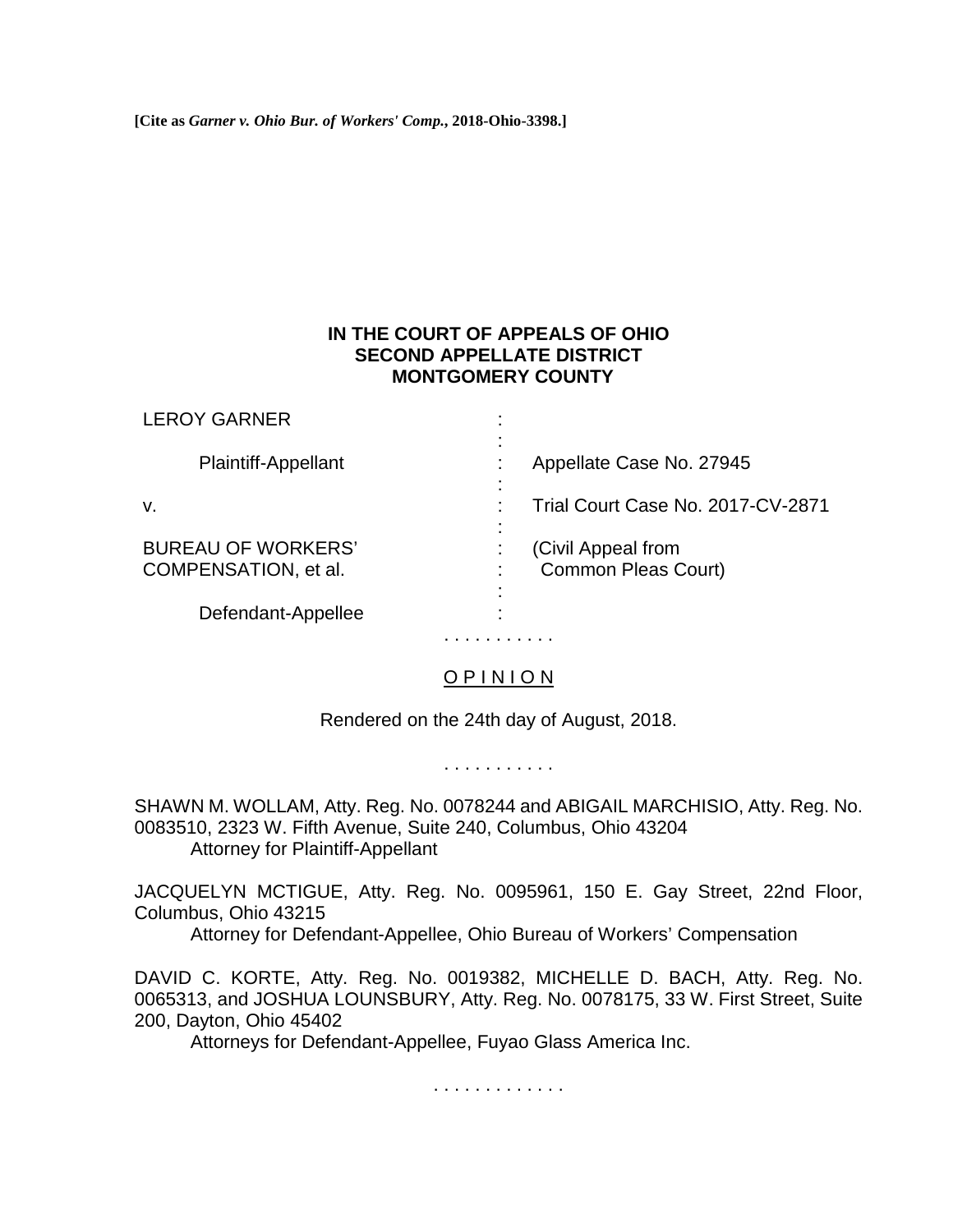HALL, J.

**{¶ 1}** Leroy Garner appeals from a judgment of the Montgomery County Court of Common Pleas granting summary judgment to Fuyao Glass America, Inc. and the Ohio Bureau of Workers' Compensation on his claim for workers' compensation benefits. The trial court properly concluded that Garner is not entitled to benefits, because his injury did not occur in the course of his employment and did not arise out of his employment. We affirm the trial court's judgment.

#### **I. Background**

**{¶ 2}** The facts in this case are largely undisputed. Around 5:50 a.m. on November 11, 2016, Garner pulled his car into the driveway of Fuyao's parking lot. He worked at Fuyao performing machinery maintenance. His shift started at 6 a.m., and he would clockin at a time clock in a building close to the parking lot. A car driven by Anthony Jackson, coming from the opposite direction, had pulled into the driveway right before Garner did. Jackson did not work at Fuyao but his wife did, and he was dropping her off. Garner testified in his deposition about what happened next:

Okay. So we pulled in where, the driveway goes down a hill and curves, and as we're going down the curve there, I don't know why, but he [Jackson] just stopped all of a sudden and just sat there. So I waited, I don't know how long, probably 10, 20 seconds. Didn't know why he stopped or what he stopped for, but I had like probably seven or eight minutes before I had to clock in, so I went on around him.

And I went in, parked my vehicle, backed it into the parking space. Got off my vehicle and was going in to clock in and then he comes flying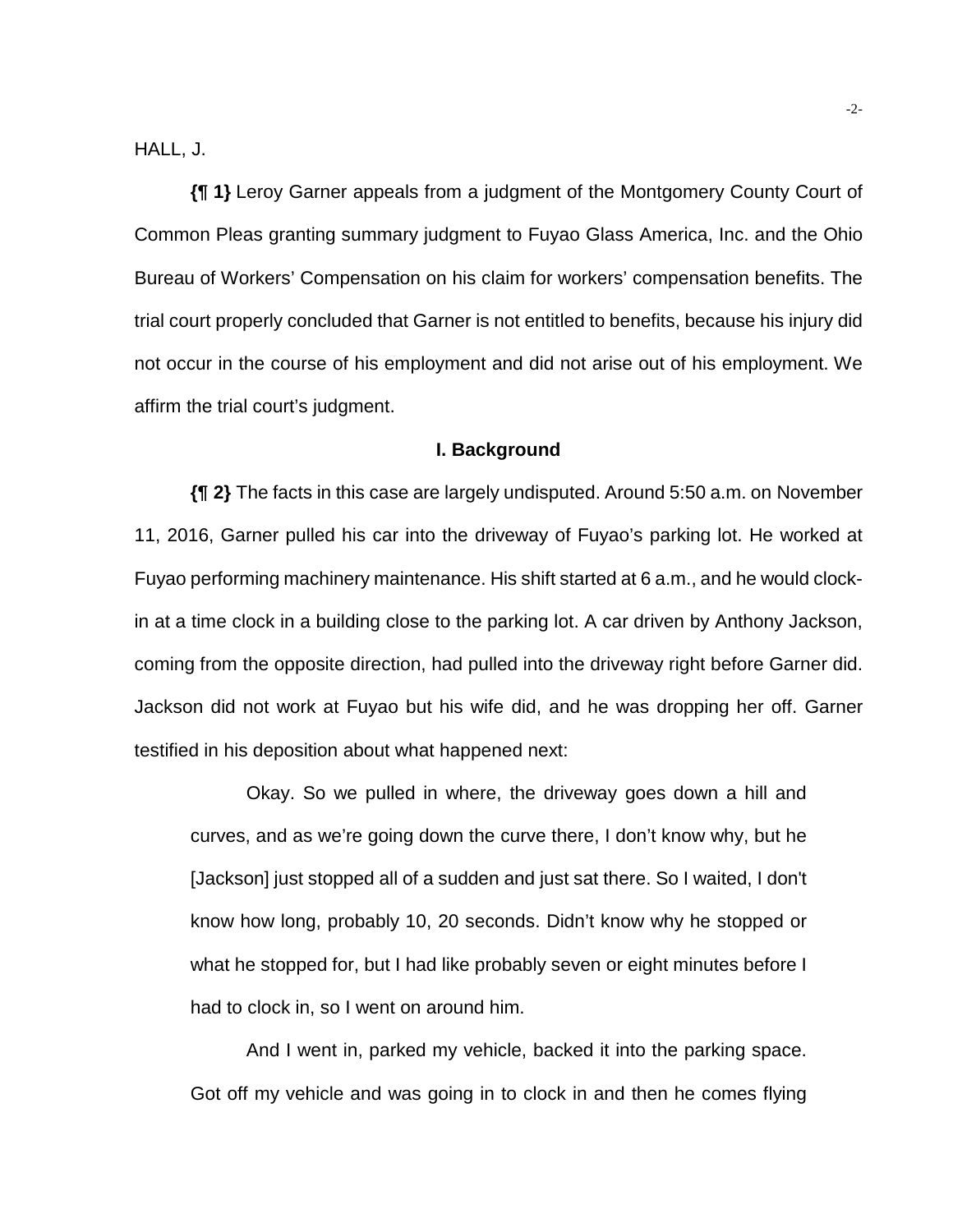through the parking lot yelling at me that I'm too close to his car. And I said, well, that doesn't make any sense. I said, I'm parked and I'm not even on my vehicle and you just pulled up in front of me, so if I'm too close, it's your fault because you just pulled in. I'm not even attending to my vehicle, so if you think I'm too close to it, then that's your problem.

And he didn't like that and he kept yelling and screaming at me. I'm like whatever. I'm just trying to ignore him to go in to clock in. And he gets out of his car and he's yelling and screaming at me and stuff, and he's like what if I just get too close to you? I'm like, I really wouldn't recommend that. He was like, what if I just hit you? I'm like, I definitely would not recommend that. That's when he slugged me and knocked me down.

Then I got up and looked at him, I said, okay, you just assaulted me, congratulations. I said you are going to jail. He said, oh, no, I ain't. He got in his car and took off.

I then ran back to the guard shack where the guard was at and I said, I want you to call the police on this man. I said, he just assaulted me and, you know, I'm hurt and everything. And I got to the parking lot or got to the guard shack before his car did and the guard informed me that he is not going to call the police or he's not going to call the ambulance for me. He said if I wanted to do that, then it's on me.

So I said, okay, I'll do that. So I stood there at the exit and I was dialing 911 and Mr. Jackson yells out his car window, he's like, are you calling the cops? I said, absolutely, I am. I said, you assaulted me, I'm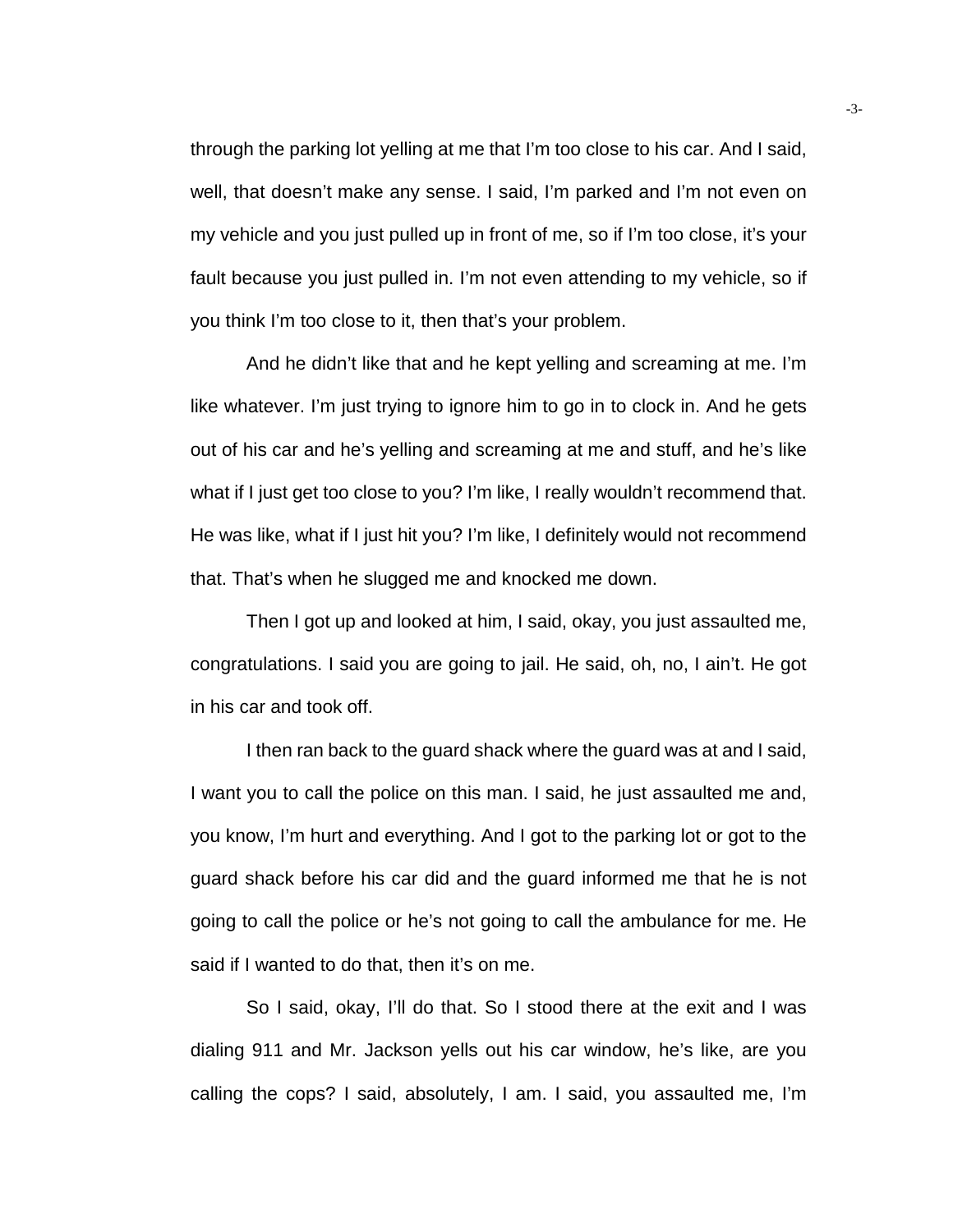calling the cops. He said, oh, no, you're not, and he ran over me and went out of the parking lot. Bounced me off of his car.

(Garner Dep. 27-29). The last paragraph refers to the fact that Garner ran after Jackson to the exit and stood in front of Jackson's car to prevent him from leaving, because Garner "wasn't just going to let him drive off." (*Id*. at 49). According to Garner, Jackson proceeded to hit him with his car, though Garner admitted that Jackson was driving only "10 to 15 [miles per hour], not real fast" when the car hit him. (*Id*. at 52). All of this occurred before Garner clocked-in for work.

**{¶ 3}** Garner called the police, and an officer responded. Garner told the officer that he wanted to file charges against Jackson, and Garner went to the police department a few days later and again said that he wanted to file charges. But the police ultimately decided not to charge Jackson. As noted above, Jackson was not an employee of Fuyao. Garner testified that he had never met Jackson previously: "Before he got out of his car and hit me, I had never laid eyes on this gentleman before in my life. My first interaction with him was his fists hitting me." (*Id*. at 44). Jackson's wife worked for Fuyao, but Garner had never had any interaction with her.

**{¶ 4}** Garner suffered a broken nose and underwent a surgical procedure to repair the damage. Later, Garner filed a workers' compensation claim. The claim was denied by the Bureau of Workers' Compensation—first by a District Hearing Officer and then by a Staff Hearing Officer, who both concluded that Garner did not sustain his injury in the course of his employment and that the injury did not arise out of his employment. Garner appealed the denial to the Montgomery County Court of Common Pleas. Fuyao and the Bureau of Workers' Compensation each filed a motion for summary judgment. On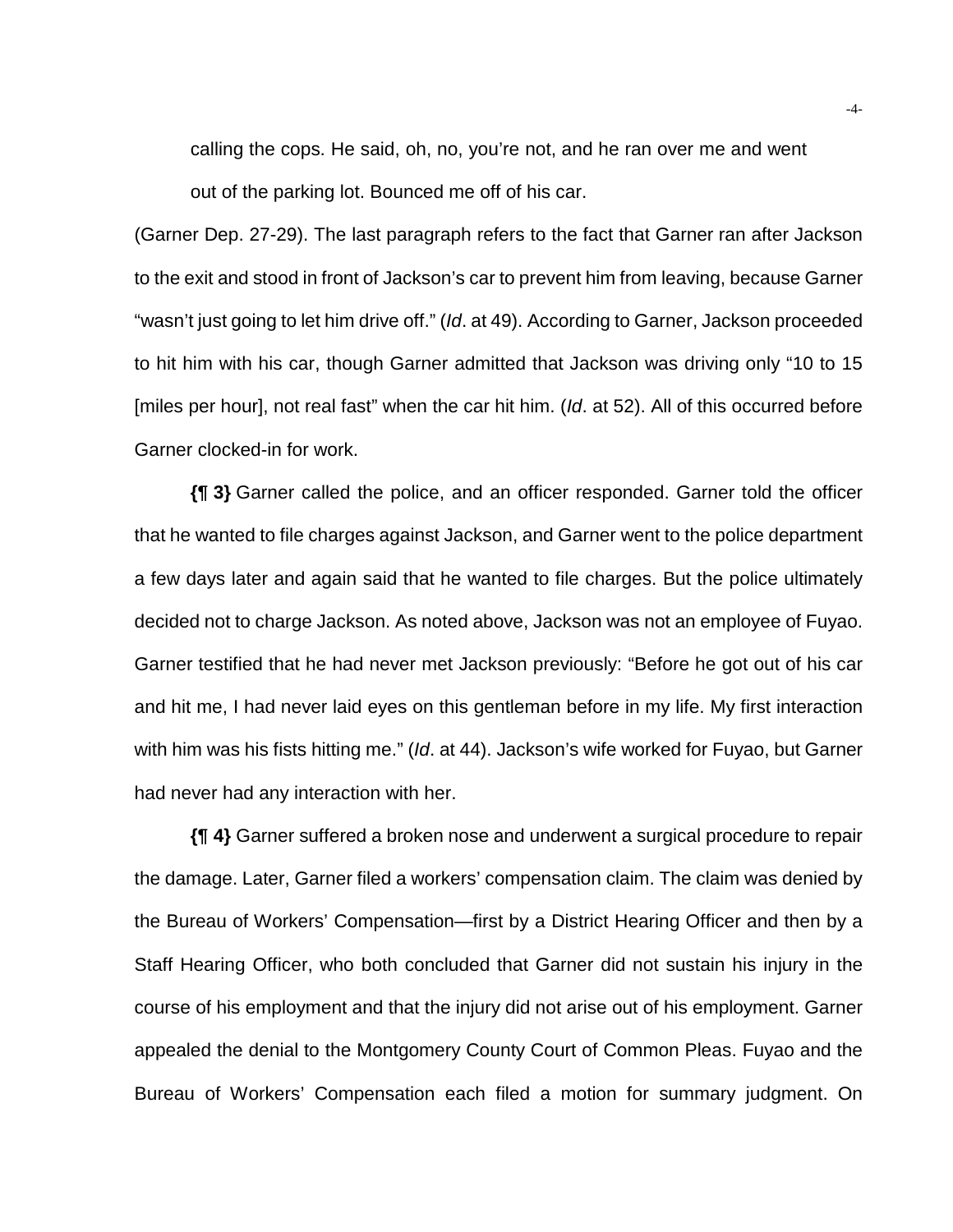February 22, 2018, the trial court granted both motions. Like the hearing officers, the court concluded that Garner was not injured in the course of his employment and that his injury did not arise out of his employment, because the origin of the assault was not workrelated.

**{¶ 5}** Garner appeals.

#### **II. Analysis**

**{¶ 6}** The sole assignment of error states:

The Trial Court erred in granting Defendants summary judgment and finding, as a matter of law, that Mr. Garner's injuries did not occur in the course of and arising out of his employment.

**{¶ 7}** "Civ.R. 56(C) provides that summary judgment may be granted when the moving party demonstrates that (1) there is no genuine issue of material fact, (2) the moving party is entitled to judgment as a matter of law, and (3) viewing the evidence most strongly in favor of the nonmoving party, reasonable minds can come to but one conclusion and that conclusion is adverse to the party against whom the motion for summary judgment is made." *Taylor v. Meijer, Inc.*, 182 Ohio App.3d 23, 2009-Ohio-1966, 911 N.E.2d 344, ¶ 11 (2d Dist.), citing *State ex rel. Grady v. State Emp. Relations Bd.*, 78 Ohio St.3d 181, 183, 677 N.E.2d 343 (1997); *Harless v. Willis Day Warehousing Co.*, 54 Ohio St.2d 64, 375 N.E.2d 46 (1978). "Our review of the trial court's decision to grant summary judgment is de novo." (Citation omitted.) *Taylor at ¶* 11.

**{¶ 8}** Ohio's workers' compensation statutes provide benefits for injuries "received in the course of, and arising out of, the injured employee's employment." R.C. 4123.01(C). The general test is "whether a 'causal connection' existed between the employee's injury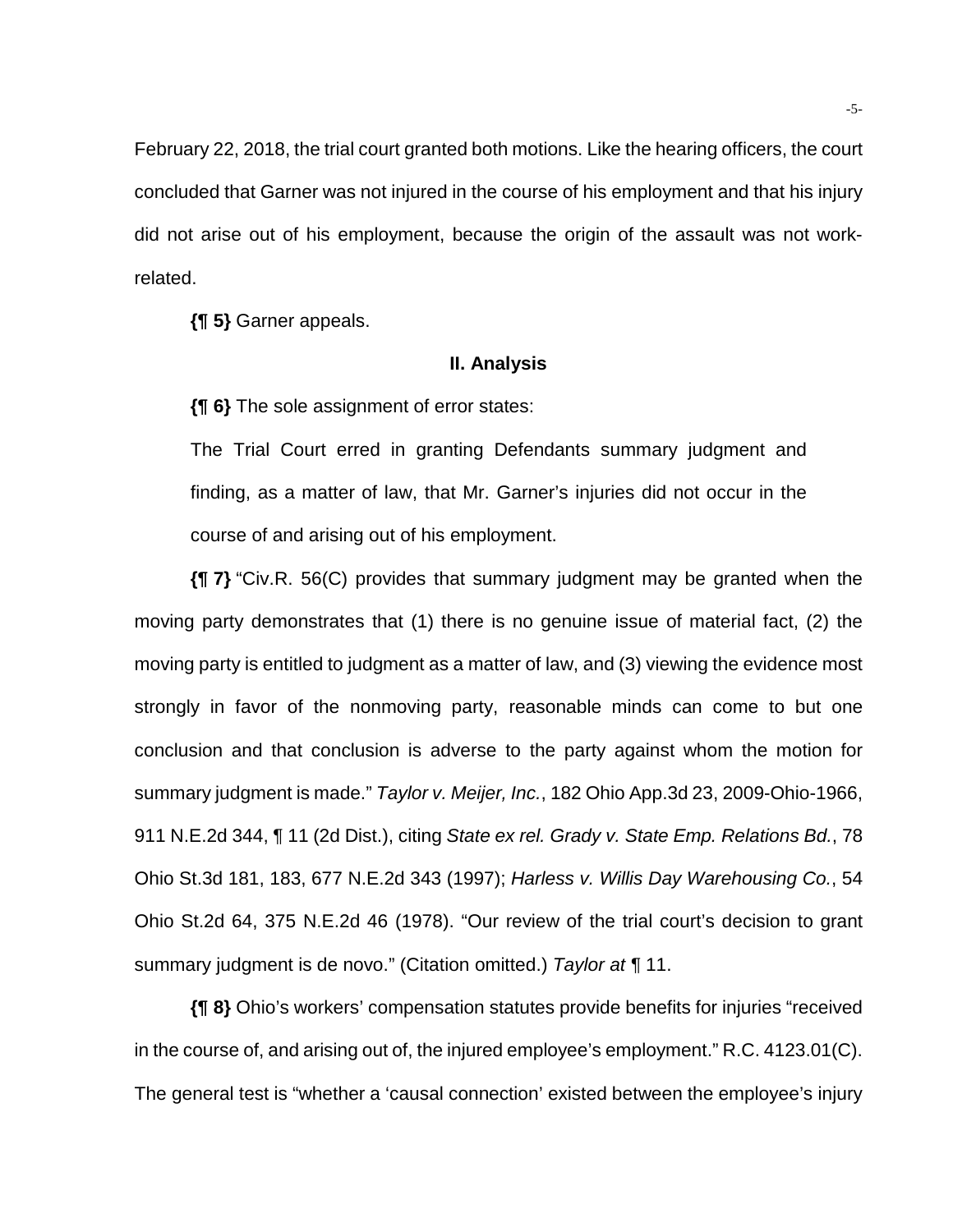and his employment either through the activities, the conditions, or the environment of the employment." *Taylor* at ¶ 12, citing *Fisher v. Mayfield*, 49 Ohio St.3d 275, 277, 551 N.E.2d 1271 (1990), citing *Indus. Comm. v. Weigandt*, 102 Ohio St. 1, 130 N.E. 38 (1921). "The in-the-course-of-employment and arising-out-of-employment elements overlap, but an injured employee must prove the existence of both elements." *Id.* at ¶ 15, citing *Ruckman v. Cubby Drilling, Inc.*, 81 Ohio St.3d 117, 124, fn. 3, 689 N.E.2d 917 (1998).

**{¶ 9}** The "in the course of" element refers to the "time, place, and circumstances of the injury, and limits compensation to injuries received while the employee was engaged in a duty required by the employer." *Janicki v. Kforce.com*, 167 Ohio App.3d 572, 2006-Ohio-3370, 855 N.E.2d 1282, ¶ 13 (2d Dist.), citing *Fisher* at 277. The "arising out of" element "contemplates a causal connection between the injury and the employment." *Fisher* at 278. A causal connection is determined by looking at "the totality of the facts and circumstances surrounding the accident, including the proximity of the scene of the accident to the place of employment, the degree of control the employer had over the scene of the accident, and the benefit the employer received from the injured employee's presence at the scene of the accident." *Taylor* at ¶ 14, citing *Fisher* at 277, citing *Lord v. Daugherty*, 66 Ohio St.2d 441, 423 N.E.2d 96 (1981), syllabus. But because workers' compensation cases are very fact specific, "no one test or analysis can be said to apply to each and every factual possibility." *Fisher* at 280. For this reason, "historically, similar fact patterns have promulgated their own set of rules." *Id*.

**{¶ 10}** "One such fact pattern involves fights and assaults that occur at the workplace." *Foster v. Cleveland Clinic Found.*, 8th Dist. Cuyahoga Nos. 84156, 84169, 2004-Ohio-6863, ¶ 13. "In workers' compensation cases concerning fights and assaults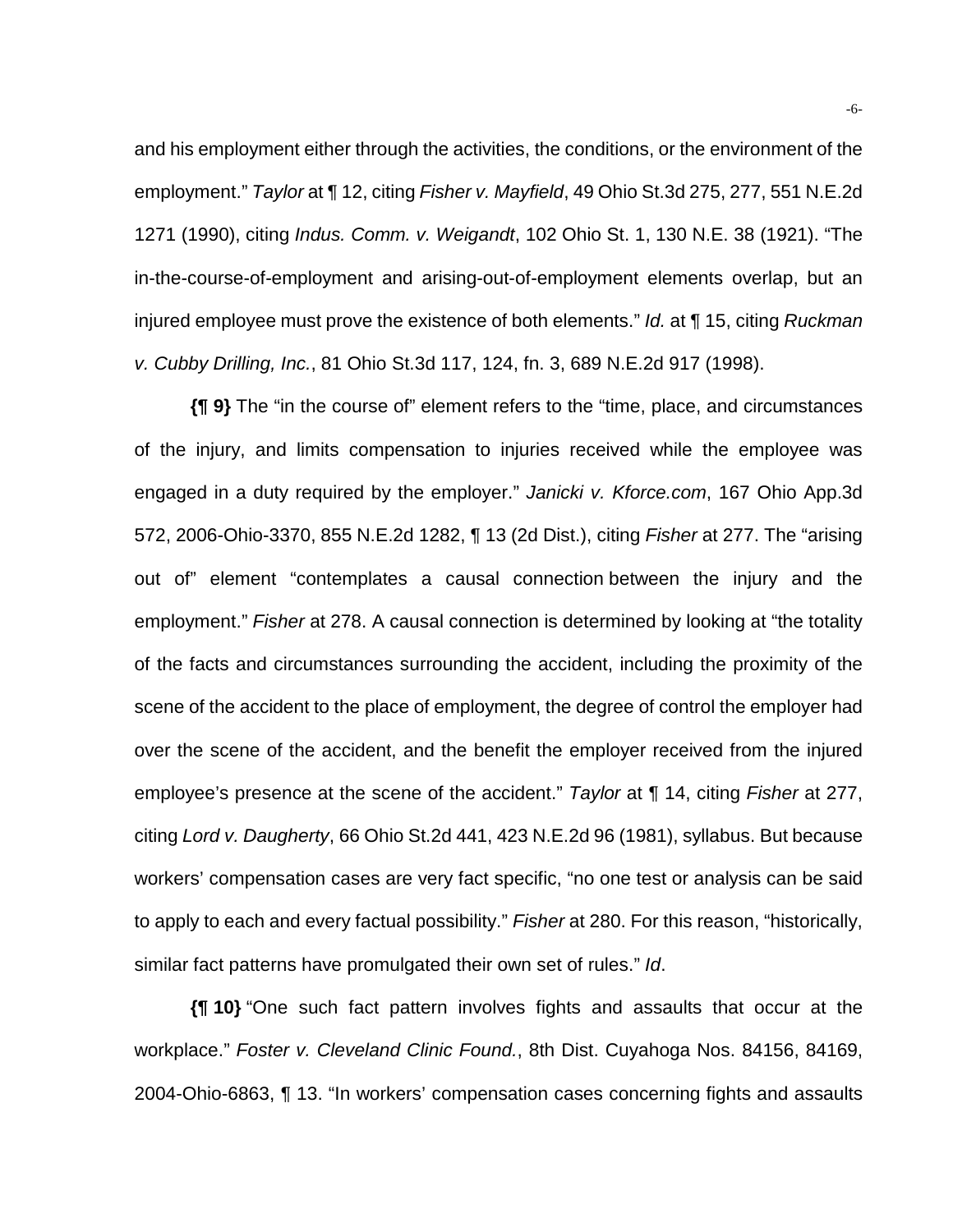during work hours at the place of employment, Ohio courts have consistently focused on two factors: (1) if the origin of the assault was work-related; and (2) if the claimant was not the instigator." *Id.*, citing *Coleman v. APCOA, Inc.*, 10th Dist. Franklin No. 99AP-60, 2000 WL 192560, \*2 (Sept. 28, 1999). *Accord Meager v. Complete Auto Transit, Inc.*, 2d Dist. Montgomery No. 13062, 1992 WL 41831 (Mar. 4, 1992). "The injury is compensable only if both findings are made." (Citations omitted.) *Coleman at \*2*.

**{¶ 11}** The trial court here relied primarily on the Eighth District's judgment in *Foster v. Cleveland Clinic*, in which workers' compensation benefits were sought after a woman was shot to death at the clinic where she worked. The woman and her husband were having marital troubles, and her husband had made several violent outbursts. One day, the woman was driven to work by her ex-husband. While in the parking lot, the woman and her ex-husband were confronted by her gun-wielding current husband. He shot at their vehicle, injuring the ex-husband, and then he chased the woman into the building housing the clinic and fatally shot her in the lobby. Neither the husband nor the ex-husband was an employee of the clinic. The appellate court affirmed summary judgment for the employer and the Bureau of Workers' Compensation, because the assault was not work-related:

Construing this evidence in a light most favorable to [the claimant], reasonable minds could only conclude that [the woman]'s fatal injury arose out of a personal dispute between her and [her husband] that was unrelated to her employment with the Clinic. There is simply no evidence to remotely suggest that [the husband]'s fatal shooting of [the woman] originated out of, was related in any way to, or was exacerbated by, her employment at the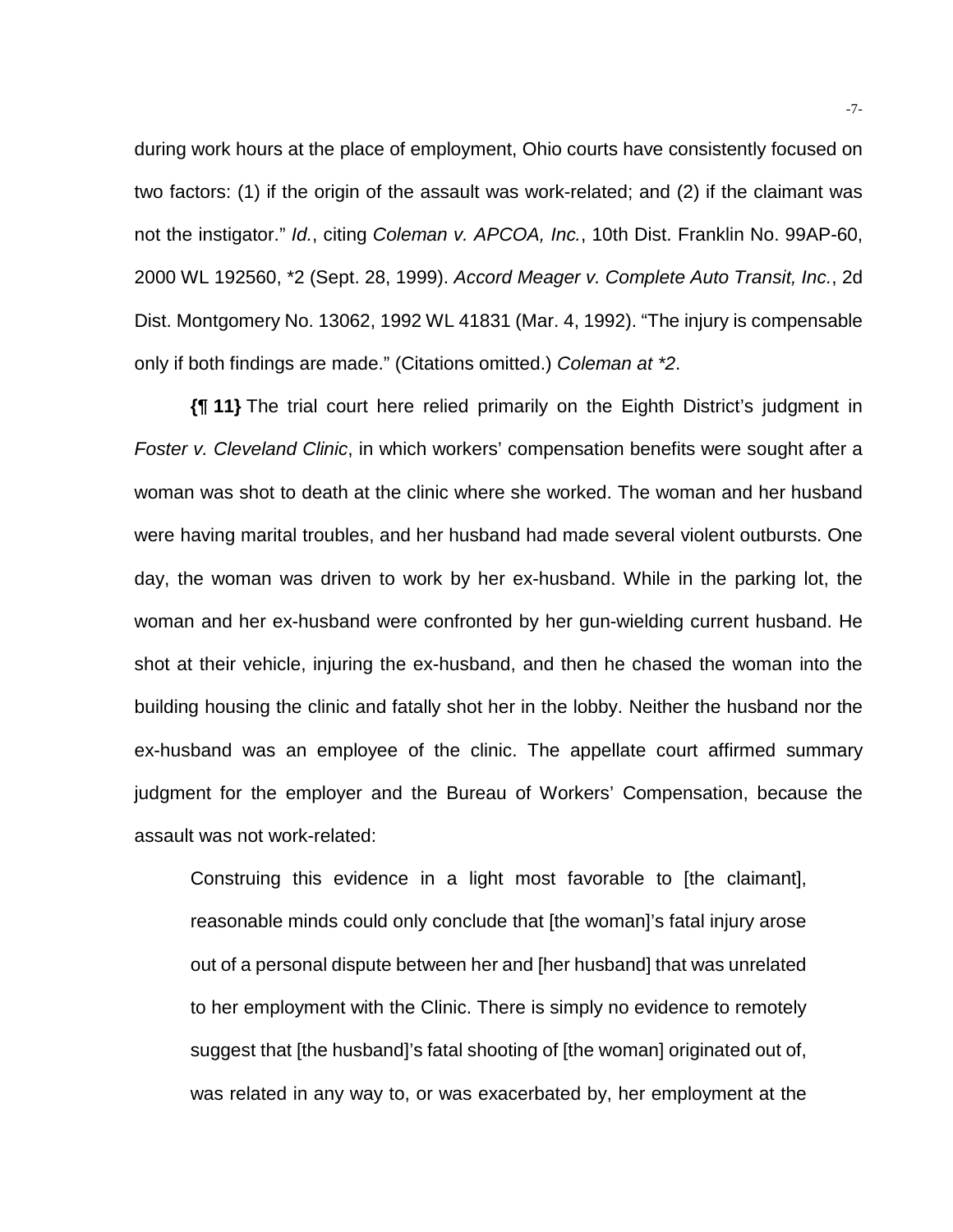Clinic. The quarrel was nothing more than a domestic dispute brought to fruition in the employment setting.

*Foster* at **[16.** "It is apparent," said the court, "that the shooting that morning arose strictly out of the marital discord between [the husband] and [the woman], unrelated to any job responsibilities that [she] had at the Clinic. [Her] injury was 'independent of and disconnected with' employment and, therefore, is noncompensable." *Id.* at ¶ 23. The court found no evidence showing a causal connection between the woman's injury and her employment. In fact, the court found that the evidence showed just the opposite:

[T]he evidence reflects that although the fatal shooting occurred in close proximity to [her] workplace, it did not occur during working hours, as she had not yet started her shift when the shooting occurred. Moreover, she was not performing her work duties when the shooting occurred, nor was she reporting for duty, as [the claimant] contends. Instead, the evidence demonstrates that [she] was fleeing her assailant when she entered the lobby of the Clinic; she was not in or near her normal work area when the shooting occurred. Finally, the evidence demonstrates that the argument between [the woman] and [her husband] was not related to any of her work duties; it was a personal dispute exacerbated by [her] ongoing off-duty relationship with her ex-husband.

*Id.* at ¶ 27.

**{¶ 12}** Garner relies on this Court's decision in *Meager v. Complete Auto Transit, Inc.*, 2d Dist. Montgomery No. 13062, 1992 WL 41831 (Mar. 4, 1992). In that case, the claimant and another employee engaged in horseplay on company time that resulted in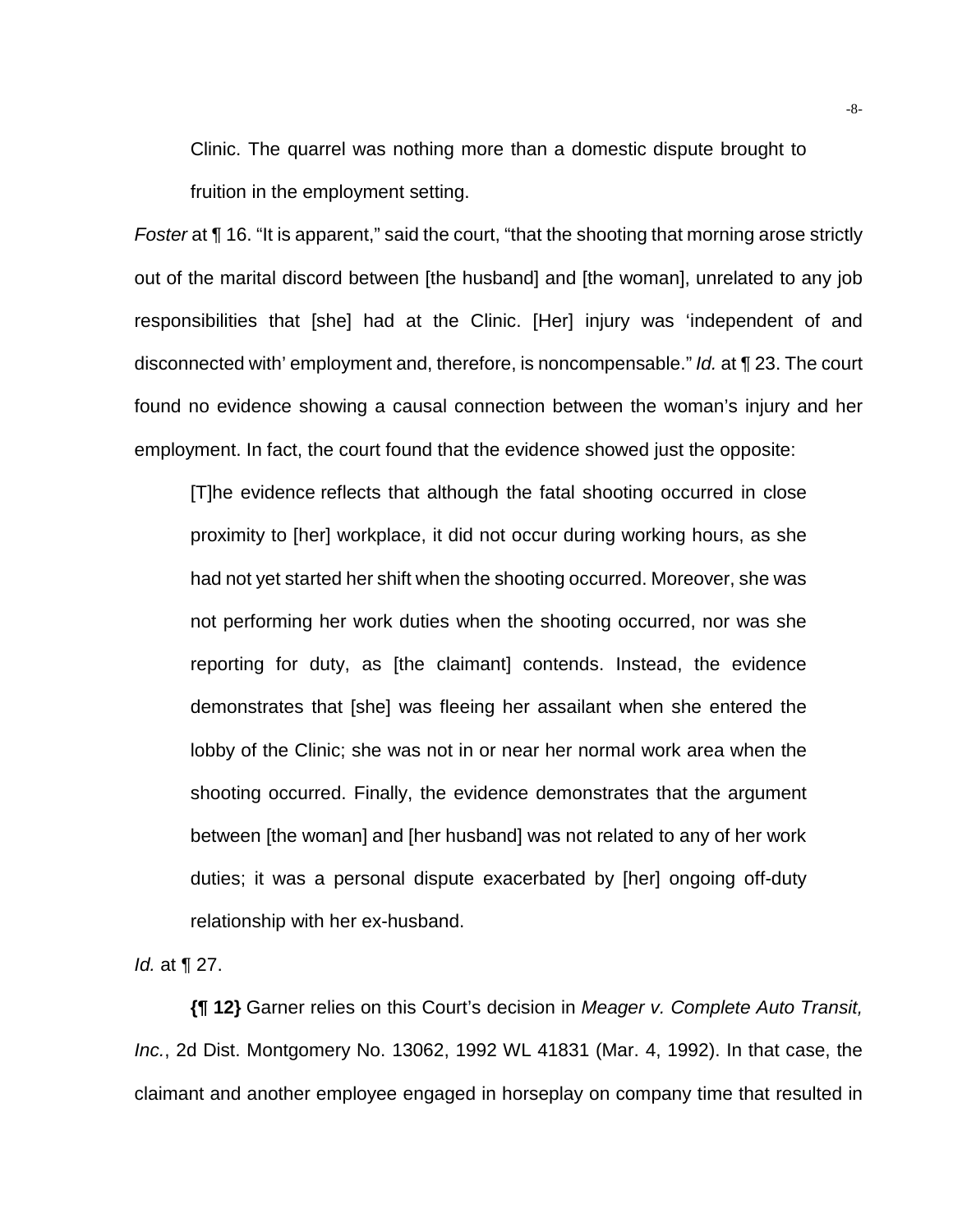spilled coffee. The claimant left to work on his personal vehicle on company time, which he did with permission. The other employee clocked-out and then assaulted the claimant. We concluded that the claimant's injury could be compensable "because although he was not engaged in the actual performance of work for [his employer], he was performing work within the employer's scope of permission." *Meager* at \*3. So the claimant's work on his personal vehicle was "arguably within the service of his employer and within the acceptable course of conduct." *Id.* at \*4. We further noted that injuries sustained during personal breaks are typically compensable and that "whether [the claimant]'s five minutes of work on his personal vehicle could be considered a personal break constitutes a genuine issue of material fact." *Id*.

**{¶ 13}** The present case is distinguishable from *Meager* and analogous to *Foster*. The circumstances in *Meager* plainly differ from those in this case, in several respects. Unlike here, in *Meager* the dispute that led to the assault and the injury arose in the actual workplace, during work time, with another employee. We agree with the trial court that the circumstances in which Garner was injured are more like those in *Foster*. Like in *Foster*, the injury here occurred outside the actual workplace and did not occur during working hours, as Garner was not performing his work duties when he suffered the injury. Also, the assault here did not involve another employee, and the dispute leading up to the assault was not related to Garner's work duties. Like in *Foster*, the dispute that led to the assault was over an entirely unrelated personal matter.

**{¶ 14}** The trial court was not convinced by Garner's argument that his injury is compensable solely because it occurred in the employee parking lot. Neither are we. Other courts have concluded that an injury was not compensable where the origin of the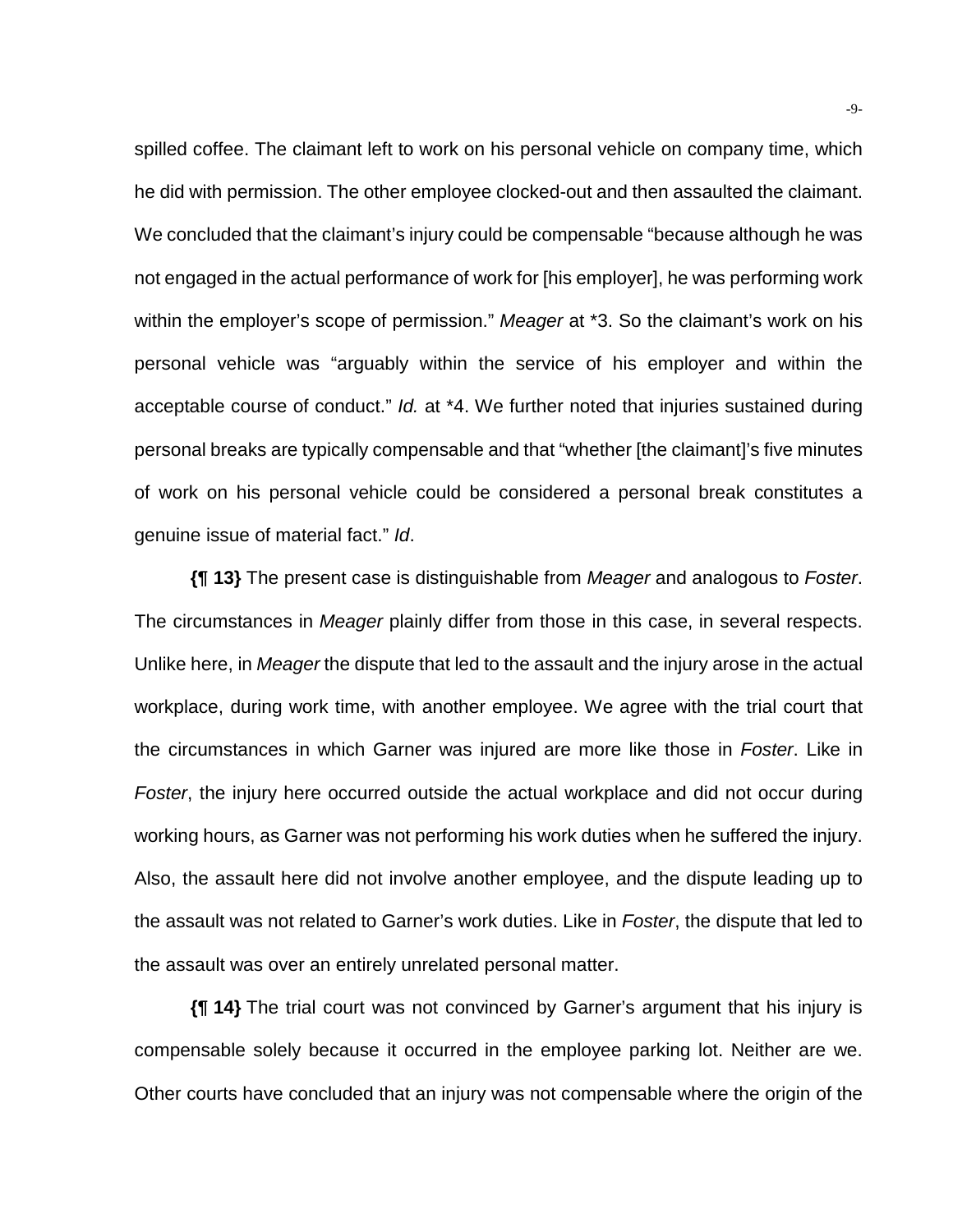assault was not work-related, even though the injury occurred close to the place of employment. *See, e.g., Foster*, 8th Dist. Cuyahoga Nos. 84156, 84169, 2004-Ohio-6863, at ¶ 28 (holding that the woman's fatal injury "was not work-related, even though it occurred on her employer's premises"); *Lowe v. Cox Paving, Inc.*, 190 Ohio App.3d 154, 2010-Ohio-3816, 941 N.E.2d 88, ¶ 22 (12th Dist.) (although the events "occurred on the jobsite, the disagreement did not involve work-related matters," because the argument "resulted from a personal dispute over beer"). Similarly, Garner's injury is not compensable solely because it occurred in the employee parking lot.

**{¶ 15}** Construing the evidence most strongly in favor of Garner, we agree with the trial court that there is no genuine issue of material fact and that reasonable minds can conclude only that Garner's injuries were not received "in the course of" and "arising out of" his employment. Consequently he is not entitled to workers' compensation benefits and Fuyao and the Bureau of Workers' Compensation are entitled to judgment as a matter of law.

### **III. Conclusion**

**{¶ 16}** The trial court did not err by entering summary judgment. The sole assignment of error is overruled.

**{¶ 17}** The trial court's judgment is affirmed.

. . . . . . . . . . . . .

WELBAUM, P. J., and FROELICH, J., concur.